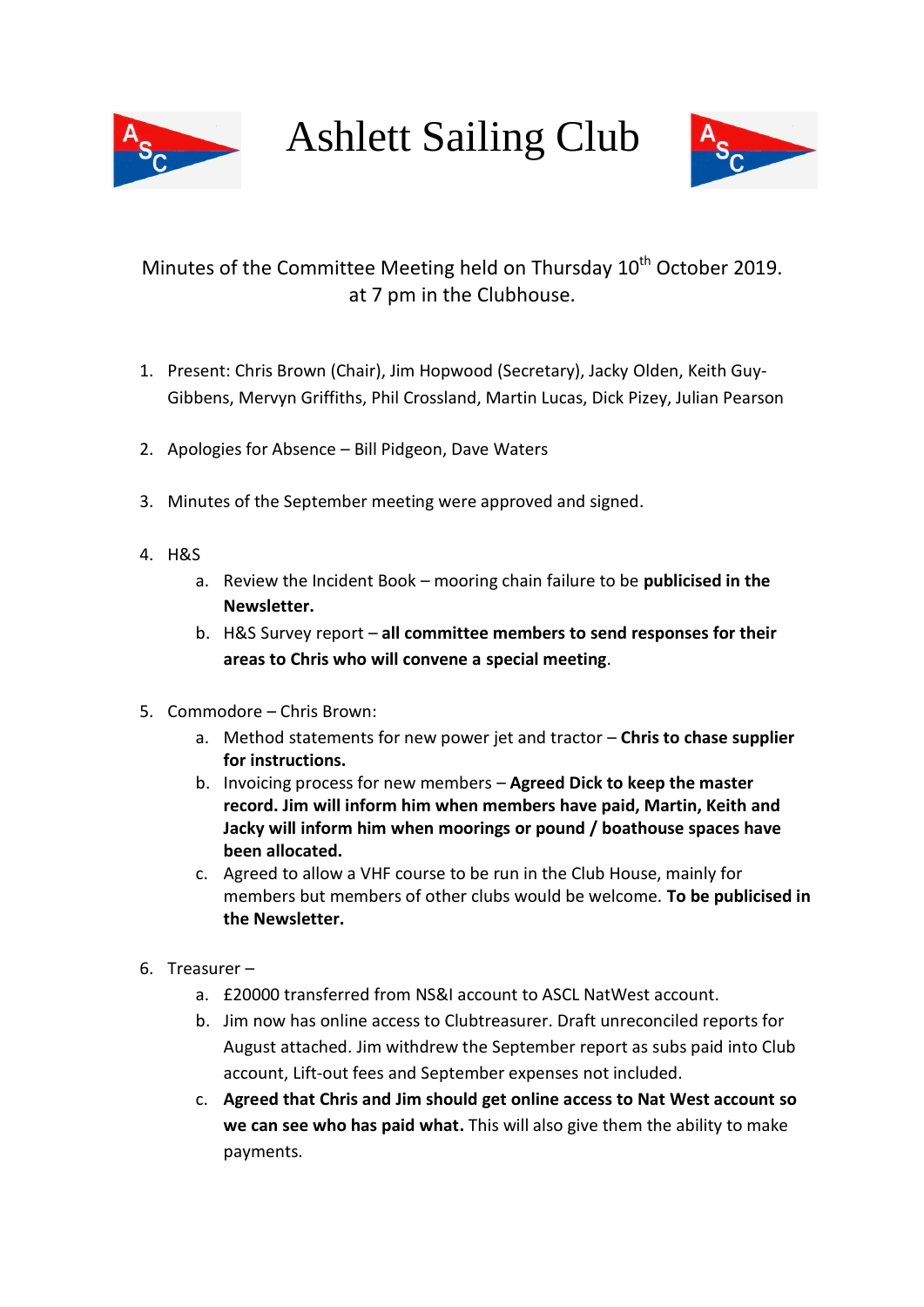- d. Julian chasing Club account statement. The account will be kept open until after the next round of annual subscriptions in case some members use the old details.
- 7. Hon Sec Jim Hopwood
	- a. Marine insurance renewed.
	- b. 2020 AGM British Legion booked for Saturday 7 March.
	- c. Changes to articles, rules and fees? **All to send Jim suggestions for their areas.**
	- d. The results of the RYA Members Satisfaction Survey are now available. **Dick will thank responders and provide a link to the report in the Newsletter**.
- 8. Toilet steps Phil Crossland
	- a. Railings are awaiting brackets being welded then being taken for sandblasting and powder coating before being fixed onto the wall. Once completed the final step painting can be completed.
	- b. On both high tides seawater flooded up the waste pipe into the outside gents area, this leaked via the submersed under-step soakaway drain pipe which links the outside gents area to the outside ladies area. The entrance into the female toilets being lower allowed flooding. On the first occasion the submersible sump pump was found not to switched on and the cable coiled up. It would appear there is no one way flapper valve installed into the waste pipe or it has failed. Secondly the submersible sump pump has now failed, this may just require removal, cleaning, and freeing off any accessible float switch. This is perhaps a more long term job prior to the next tides. **Phil will investigate.**
- 9. CCTV Phil Crossland and Dave Waters
	- a. The new CCTV recorder has now been fitted, there is no change for the committee access, a slight change in members access has now been published.
	- b. There have been some teething problems with the system dropping offline. It maybe that the wifi connection is overloaded.
	- c. Some of the cameras have been suffering spiders and cobwebs which affect night vision, especially when raining.
	- d. There is a security issue identified nationally which has been brought to my attention with regards to the system and cameras relating to Chinese software being linked to a particular internet address. I have seen this on at least three members phones, a little research will be required to identify a quick fix solution.
	- e. As circulated previously we are not able to download footage for evidential purposes without the use of a monitor, mouse and two or three memory sticks of up to 250Gb. **We ask that the committee grants permission to purchase these items. Cost £200 to £250. Agreed.**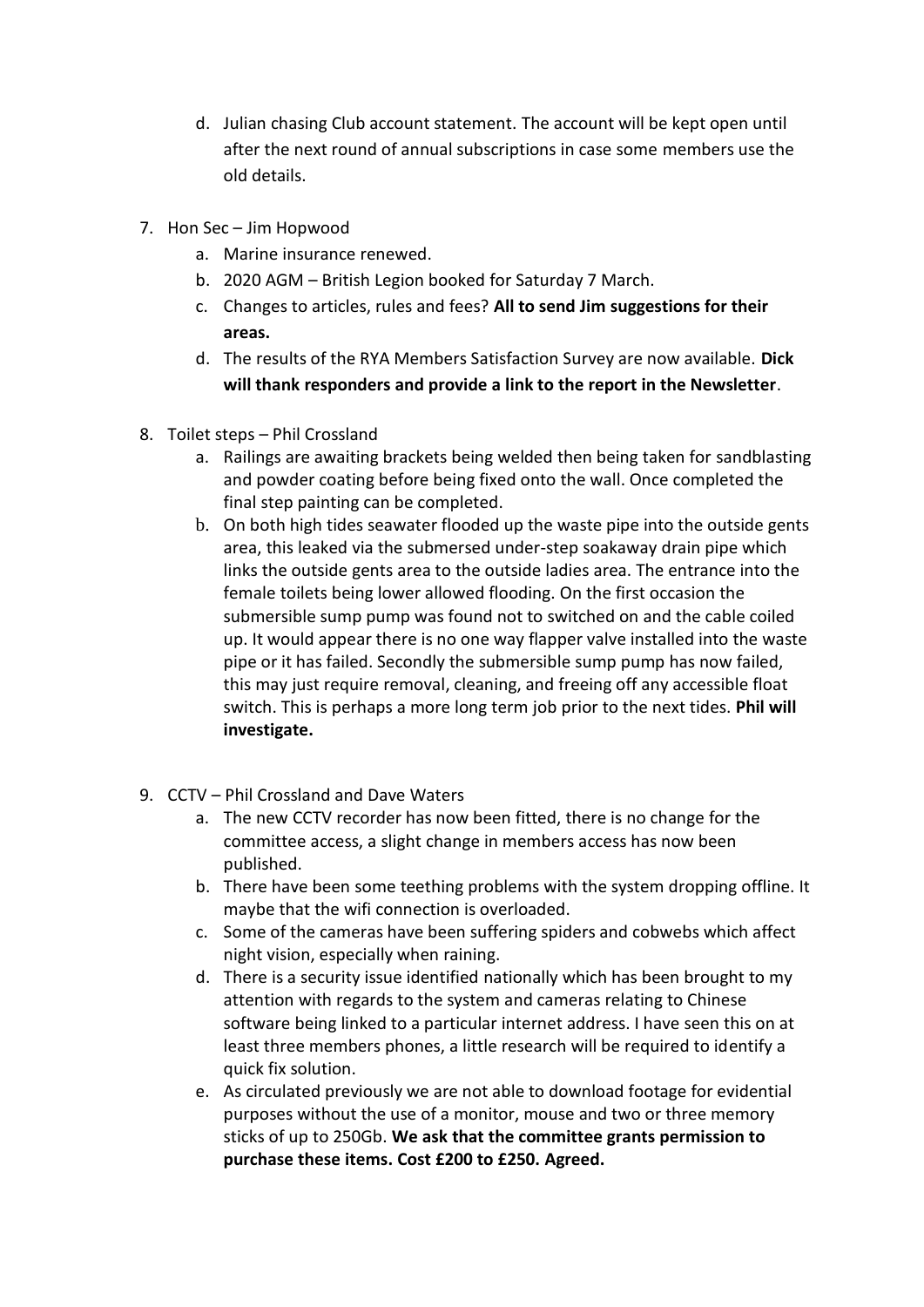- 10. Creek Mervyn Griffiths
	- a. The steering on the clubs large trailer has been upgraded to make it easier to use, thanks to club member Dave Freeborn for supplying the steel required.
	- b. The clubs smaller red trailer has been reinforced after corrosion was found in one of the cross members also the wheel bearing changed as the old ones were in a pretty bad state.
	- c. The 'C' shackles have been replaced on the tractor's long towing chain to comply with LOLER regulations.
- 11. Moorings Keith Guy-Gibbens
	- a. New moorings have been assigned. Three sets of blocks ready to go in. Two more waiting for new buoys.
- 12. Compound Martin Lucas
	- a. Allocated spaces for new members
	- b. Been looking at the guide lines for the compound **agreed in principle, to be finalised for approval at the agm.**
	- c. Boats for sale………. should be displayed clearly, some members have asked me which boats are for sale within the club. Agreed this is up to the owner.
	- d. WhatsApp group…………. A good idea to ask questions and share knowledge amongst members. Agreed a useful tool to coordinate events.
	- e. Payment information………. I need to know if a member has paid for the space. See 5b above.
	- f. Health and Safety in the compound requires a Trailer log/Inspection… which I have started to develop.
	- g. Jobs to do in compound Tender rack tidy up. Proposed workparty 2nd November.
- 13. Boat House, Creek News and Petty Cash Jacky Olden
	- a. Many thanks to Jacky for entering financial data to the Clubtreasurer software.
- 14. Social
	- a. American supper 25 October
	- b. Christmas do at British Legion 29 November
		- i. Date and caterer changed after visit to venue **Dick to publicise.**
		- ii. Entertainment, **need to check if DJ can do new date** Dave Waters